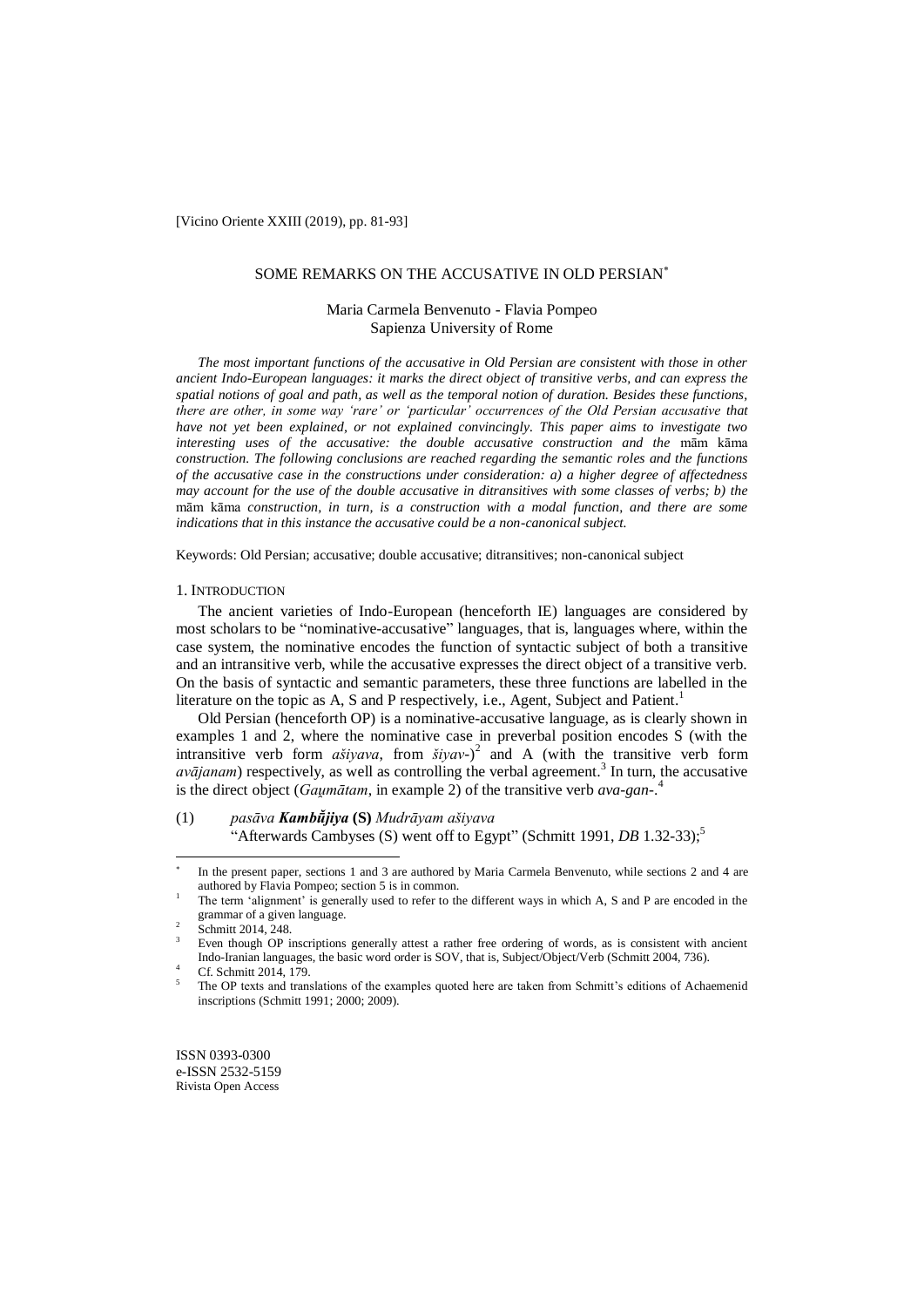(2) *avaθā adam* **(A)** *hadā kamnai iš martiyai iš avam u t* **(P)** *tayam magum avājanam*

"Then I (A) with a few men slew that Gaumāta the magus (P)" (Schmitt 1991, *DB* 1.56-57).

Since Avestan also attests this kind of alignment system, it has been reconstructed for the proto-Iranian linguistic stage.

# 2. AN OVERVIEW OF THE MAIN FUNCTIONS OF THE OLD PERSIAN ACCUSATIVE

From a brief overview of the literature on the topic, the most important functions of the accusative in OP appear to be consistent with those shown by other ancient IE languages. In particular, on the one hand the accusative has a proper "grammatical function", since it encodes the direct object of a transitive verb, as mentioned above (example 2); on the other, this case can express the more concrete notions of goal ("to") and path ("through"), thus functioning as a "local case" (*Bābirum*, example 3), in addition to the temporal notion of duration ("for x time"), which is generally considered as a metaphorical extension of the spatial meaning of the case.

# (3) *pasāva adam kāram frāišayam Bābirum*

"Afterwards I sent forth an army to Babylon" (Schmitt 1991, *DB* 3.84).

Finally, it is worth mentioning that within the OP case system, the accusative is the case which occurs with the greatest number of adpositions, *i.e.*, twelve.<sup>6</sup>

Given that, there are other, in some way "rare" or "particular", occurrences of the OP accusative that have not yet been explained, or, in our opinion, not explained convincingly. In this paper we will take into account two of these occurrences: the ditransitive double accusative construction (§ 3) and the *mām kāma* construction (§ 4).

# 3. THE DOUBLE ACCUSATIVE CONSTRUCTION

# 3.1. *Introduction*

 $\overline{a}$ 

7

Old Persian boasts various double accusative constructions (henceforth DAC) that differ semantically and syntactically. They include ditransitive constructions (4), object complement constructions  $(5)$  and transitive motion verbs (see example 3 above):

- (4) *xšaçam=šim adam adinam* "I despoiled him of the kingship" (Schmitt 1991, *DB* 1.59);
- (5) (*Auramazdā*) *xš θiyam akunaṷš* "Me he made king" (Schmitt 2000, *DNa* 33-34).

<sup>6</sup> For an analysis of the accusative expressing "goal" and an explanation of the differences between occurrences with or without an adposition, cf. Pompeo - Benvenuto 2008.

Some aspects of the constructions in question are discussed in Pompeo - Benvenuto (2008).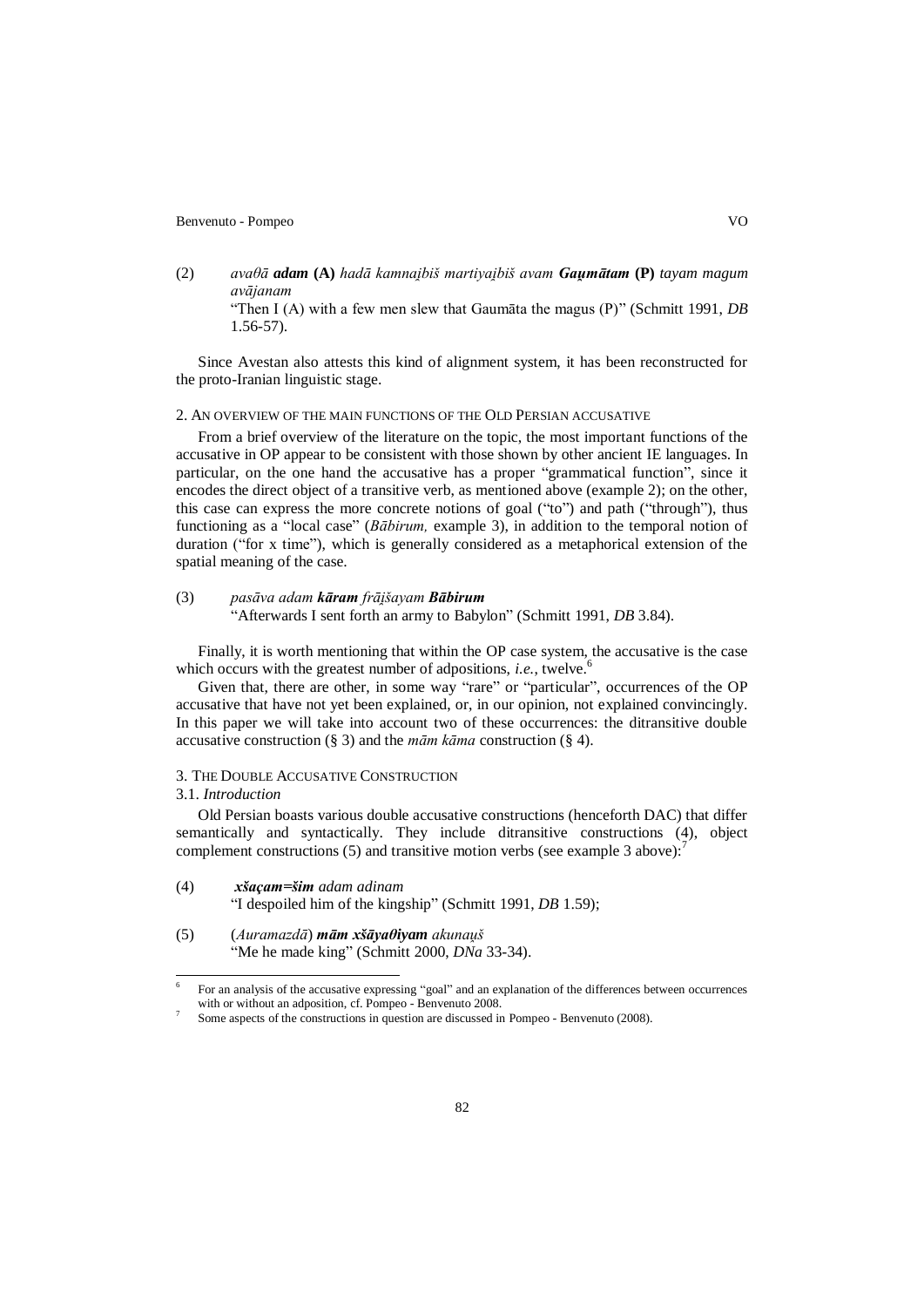The literature pays little attention to differences between these types of DAC in OP, discussing neither to the verbal semantics nor the properties of the accusative arguments.

As a comprehensive discussion of DACs in OP is beyond the scope of this paper, the aim of this section is to provide a description of the main properties of ditransitive constructions with a double accusative in OP. Clearly, caution is required in any such analysis due to the scarcity of textual material.

According to typological studies, the DACs are considered here as constructions consisting of ditransitive verbs with Agent (A), Theme-like (T) and Recipient-like (R) arguments.<sup>8</sup> Given this, a DAC where the two non-agent arguments are not R and T cannot be considered a ditransitive construction. On the other hand, ditransitive constructions do not necessarily behave uniformly cross-linguistically, and differences in encoding properties (both flagging and indexing) can be found within languages.

Indeed, OP distinguishes two types of ditransitive constructions: the genitive ditransitive construction (see example 6) and the double accusative ditransitive construction (see example 4 above).

# (6)  $Auramazd\bar{a} = \text{mai}(\mathbf{R}) \text{ upast}\bar{a} \text{m}(\mathbf{T}) \text{ abara}$

"Auramazdā brought me aid" (Schmitt 1991, *DB* 1.55).

The differences between these constructions, which I have recently investigated, $9$  seem to be determined by a lexical split.<sup>10</sup> In particular, prototypical transfer verbs have a genitive-accusative alignment, with the Beneficiary/Addressee surfacing as genitive/dative case, $<sup>11</sup>$  similar to various other IE languages. On the contrary, with verbs of asking and</sup> depriving the R and the T are encoded in the same way as the Patient (P) argument of monotransitive verbs.<sup>12</sup> In particular, the R argument of this kind of ditransitive indicates a higher degree of affectedness, and is consequently marked by the accusative case.

This latter construction has been observed in previous studies, $^{13}$  but it has not been examined in great depth. In the traditional view, this argument structure is simply described as a syntactic construction made up of two accusatives: one generally relating to a human entity and the other corresponding to an inanimate entity.

 $\overline{\phantom{a}}$ 

<sup>8</sup> Malchukov - Haspelmath - Comrie 2010, 1.

This as yet unpublished study (A constructional approach to Old Persian argument structure) was presented at the *STAS2018 Conference, The shaping of transitivity and argument structure: theoretical and empirical perspectives*, Pavia (Italy), October 25th-27th, 2018.

<sup>&</sup>lt;sup>10</sup> In the simplest case, a language has just one ditransitive construction, but it is not uncommon for languages to show splits or alternations. A split is the situation where different verbs use different constructions, while an alternation is the situation where one and the same verb can occur in different constructions with roughly the same meaning (Malchukov - Haspelmath - Comrie 2010, 18).

<sup>&</sup>lt;sup>11</sup> In OP a syncretic process occurred merging the genitive and dative cases, with regard to their functions, in the retained genitive case (Benvenuto - Pompeo 2015).

<sup>12</sup> Such constructions are known in the typological literature as *double object constructions* or *neutral alignment* (Malchukov - Haspelmath - Comrie 2010, 4).

<sup>13</sup> Meillet - Benveniste 1931, 184-185; Kent 1953, 79-80; Skjærvø 2009, 106.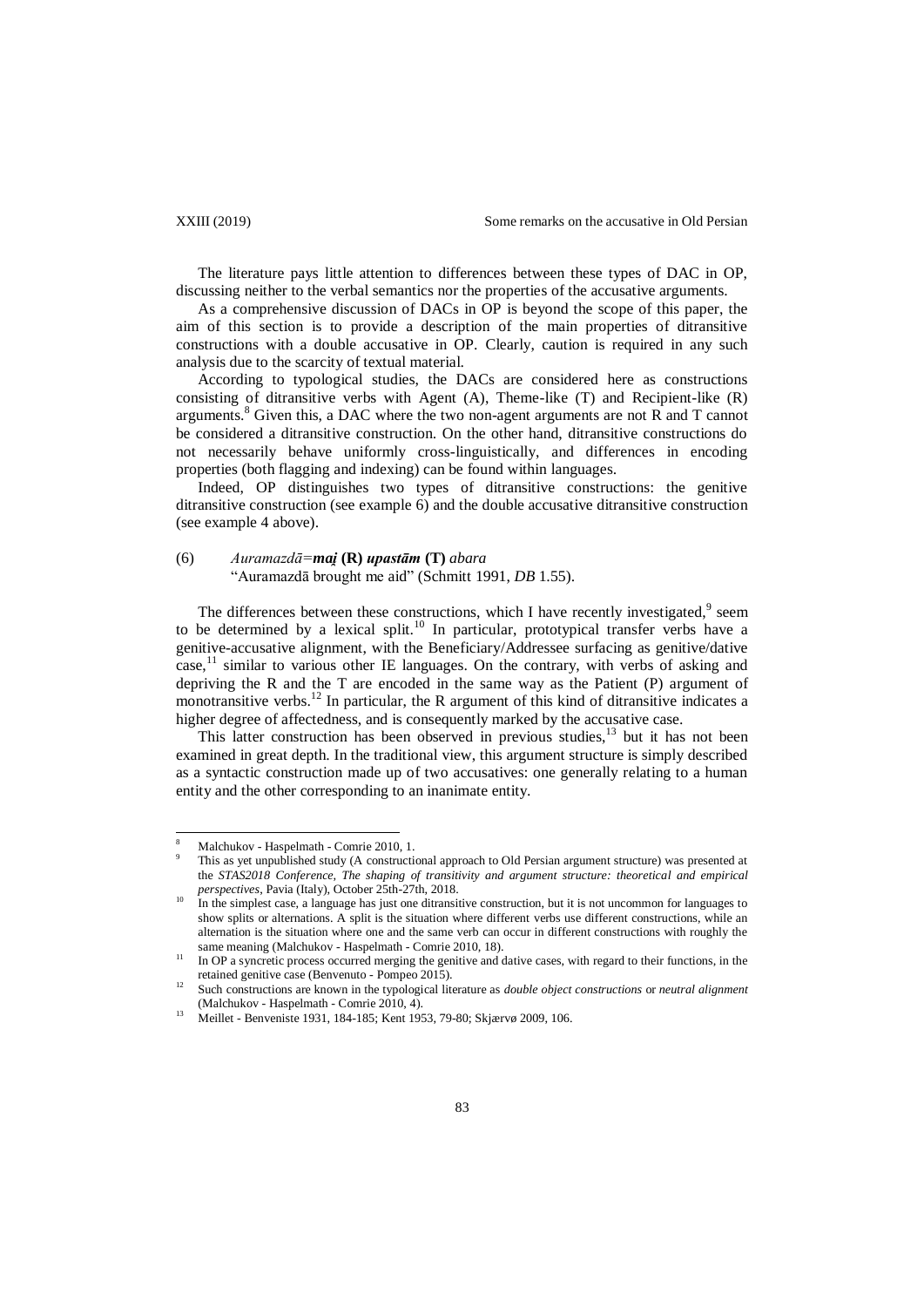$\overline{\phantom{a}}$ 

In this study we consider the syntactic, semantic, pragmatic, and information structural restrictions on DACs in order to understand the factors that condition the choice between the ditransitive constructions available.

### 3.2. *Ditransitive verbs with double accusative*

With a limited set of verbs, both the indirect and the direct object may surface with a morphological accusative case used without a preposition. These verbs include verbs of asking and demanding, as in the verb *jadiya*- "to implore, ask for" (from the root *gad*-) <sup>14</sup> in example (7), or depriving, as in the verb *dī-* "deprive, take by force" (from the root *diyā*- "to rob")<sup>15</sup> in examples (8) and (4) above. They can take two accusatives, one denoting the affected person and the other the Theme.

- (7) [Upon this country may not come an (enemy) army, nor crop failure nor Falsehood] *Ajta* (T) *adam* (A) *yānam* (T) *jadiyāmi Auramazdām* (R) "This I pray as a favour of Auramazdā together with all the gods" (Schmitt 2000, *DPd* 20-22); 16
- (8) *pasāva Gaumāta (A) haya maguš adinā Kambūjiyam (R) utā Pārsam (T) utā M d* **(T)** *utā aniyā dahyāva* "Afterwards Gaumāta the magus despoiled Cambises of Persia as well as of Media and the other countries" (Schmitt 1991, *DB* 1.46-47).

The example (7) presents a verb of asking, *jadiya-* "to implore, ask for". The situation is typical of a verb indicating a request ("ask for something"): both the Addressee of the request, *Auramazdā*-, and the requested thing, *aita yāna*- "this favor, gift", are in the accusative. The verb *jadiya-* appears another three times in the entire corpus in formulary occurrences with *Auramazdā-* as Addressee, sometimes with *yāna-* (*XSc* 4) and sometimes without it (*DNa* 54, *XPh* 59).

In (8) the verb *di-* "to take away, rob" indicates the act of depriving with a Maleficiary accusative in a situation in which an Agent takes something away from somebody.

In our examples, the DAC tends to be selected when the R is a definite, but not focused, noun phrase, and when the required/stolen object is the focus. Indeed, the R is either represented by proper nouns or, to a large extent, by personal pronouns, that is, elements that denote well-defined, generally human, entities, which have been previously mentioned in the discourse.

The factor which probably contributes to the use of asking and depriving verbs in a DAC is the asymmetry in prominence (animacy/referentiality) between the two object

<sup>14</sup> Schmitt 2014, 178. The occurrences are: *DPd* 21, *DNa* 54, *XPh* 59f and *XSc* 4.

<sup>15</sup> Schmitt 2014, 170. The occurrences are: *DB* 1.44, *DB* 1.46, *DB* 1.59, *DB* 1.66.

<sup>16</sup> In this case we have a kind of hyperbaton, namely, a discontinuous phrase in which the noun is preceded by its modifier, which is clearly associated with strong focus.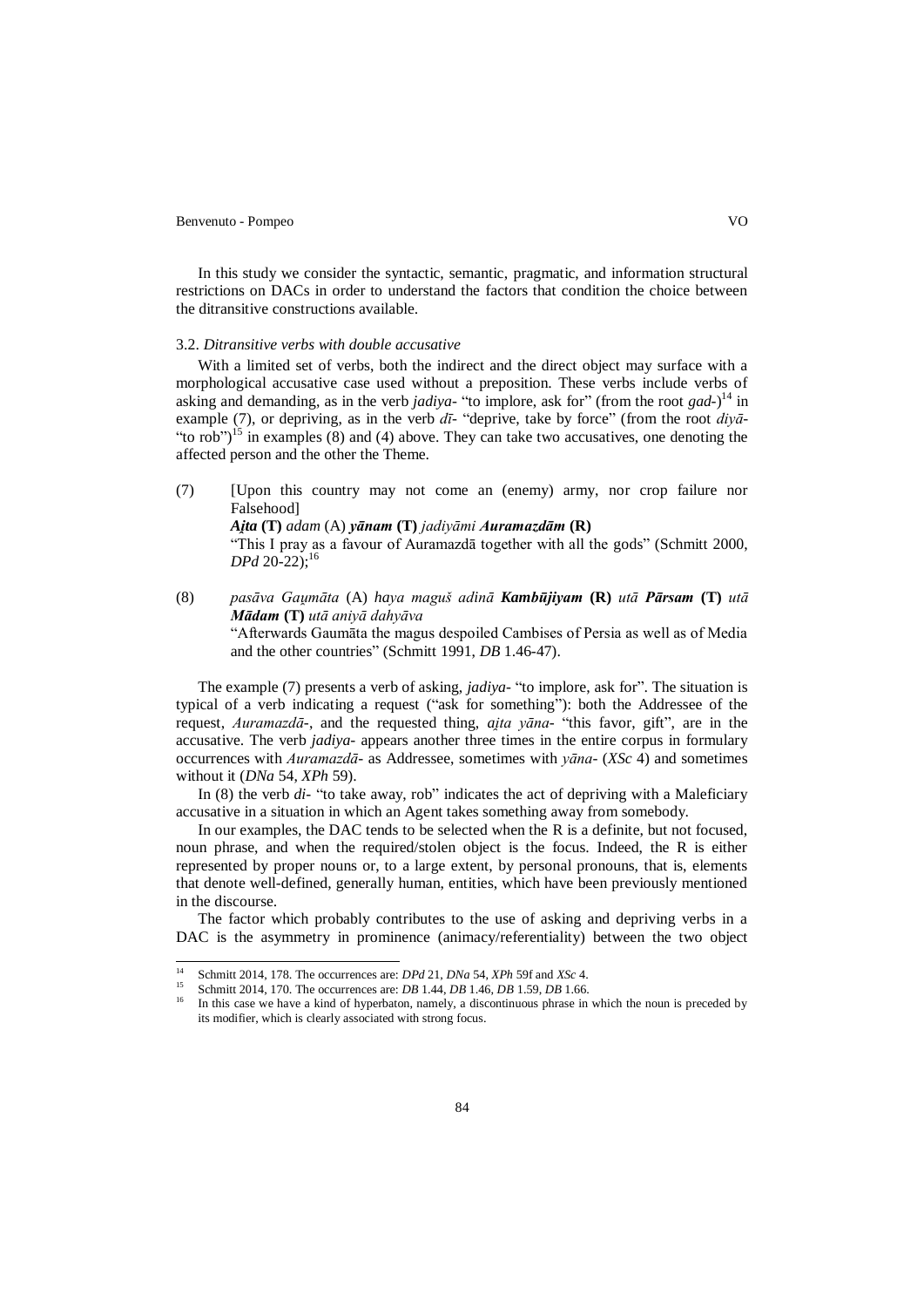arguments. In fact, «in situations where the respective roles of the two objects are disambiguated through animacy, case marking becomes dispensable» <sup>17</sup> because the distinguishability of the argument can be indicated in other ways. In particular, it has been pointed out that «the Double Object construction is favored in cases where indirect object outranks direct object on the prominence scales, and is disfavored otherwise».<sup>18</sup> In other words, from a cross-linguistic point of view, the asymmetry between the R and T in prominence may have played a role in determining the preferential use of neutral alignment with ditransitives.

Apart from the examples already seen above, there are other occurrences quoted in (9) and  $(10)$ , which illustrate the behavioral properties of DACs as regards relativization.<sup>19</sup>

- (9) *ai ta xšaçam taya* **(T)** *Gau māta* (A) *haya maguš adinā Kam* **(R)** "That kingship, of which Gaumāta the magus despoiled Cambises, [that kingship from ancient times had belonged to our family])" (Schmitt 1991, *DB* 1.44-45);
- (10) [I restored to the people the farmsteads, the livestock, the menials and (together with) the houses] *ta* **(T)=***d š* **(R)** *Gau māta* (A) *haya maguš adinā* "Of which Gaumāta the magus had despoiled them" (Schmitt 1991, *DB* 1.65-66).

Despite the fact that it is not possible to generalize when drawing on a limited corpus, these occurrences betray a tendency towards a relativization of the T argument.

# 3.3. *The meaning of the construction*

Ditransitive constructions normally express a transfer event which presupposes a Recipient-like argument, given that the construal implies «a scene in which an agent participant causes an object to pass into the possession of an animate Receiver  $(=$ Recipient)».<sup>20</sup>

On the contrary, expressions involving verbs of asking or dispossession, while behaving like ditransitives, do not imply that the Agent causes the potential R to actually receive the T argument. Indeed, these kinds of verbs imply that "one causes someone to give something", not receive it. While transfer is still implied, the direction is different.

The central meaning of this construction, where R is marked by the accusative, is that of a "reversed transfer". What the set of "obtaining"-verbs (both asking as well as depriving) have in common is that their semantics imply some action of obtaining something from

<sup>17</sup> <sup>17</sup> Malchukov - Haspelmath - Comrie 2010, 50.

<sup>&</sup>lt;sup>18</sup> Malchukov - Haspelmath - Comrie 2010, 20.

<sup>19</sup> Of the various behavioral properties of ditransitive constructions (such as incorporation, nominalization, passivization and relativization) identified by Malchukov - Haspelmath - Comrie (2010, 25), this is the only significant property of DAC observable in OP. We have found no evidence for passivization with DACs except for the controversial occurrence of the past participle *dītam* in *DB* 1.48-50. Regarding the latter, the reader is referred to Filippone (2015) for the *status quaestionis.*

 $^{20}$  Malchukov - Haspelmath - Comrie 2010, 2.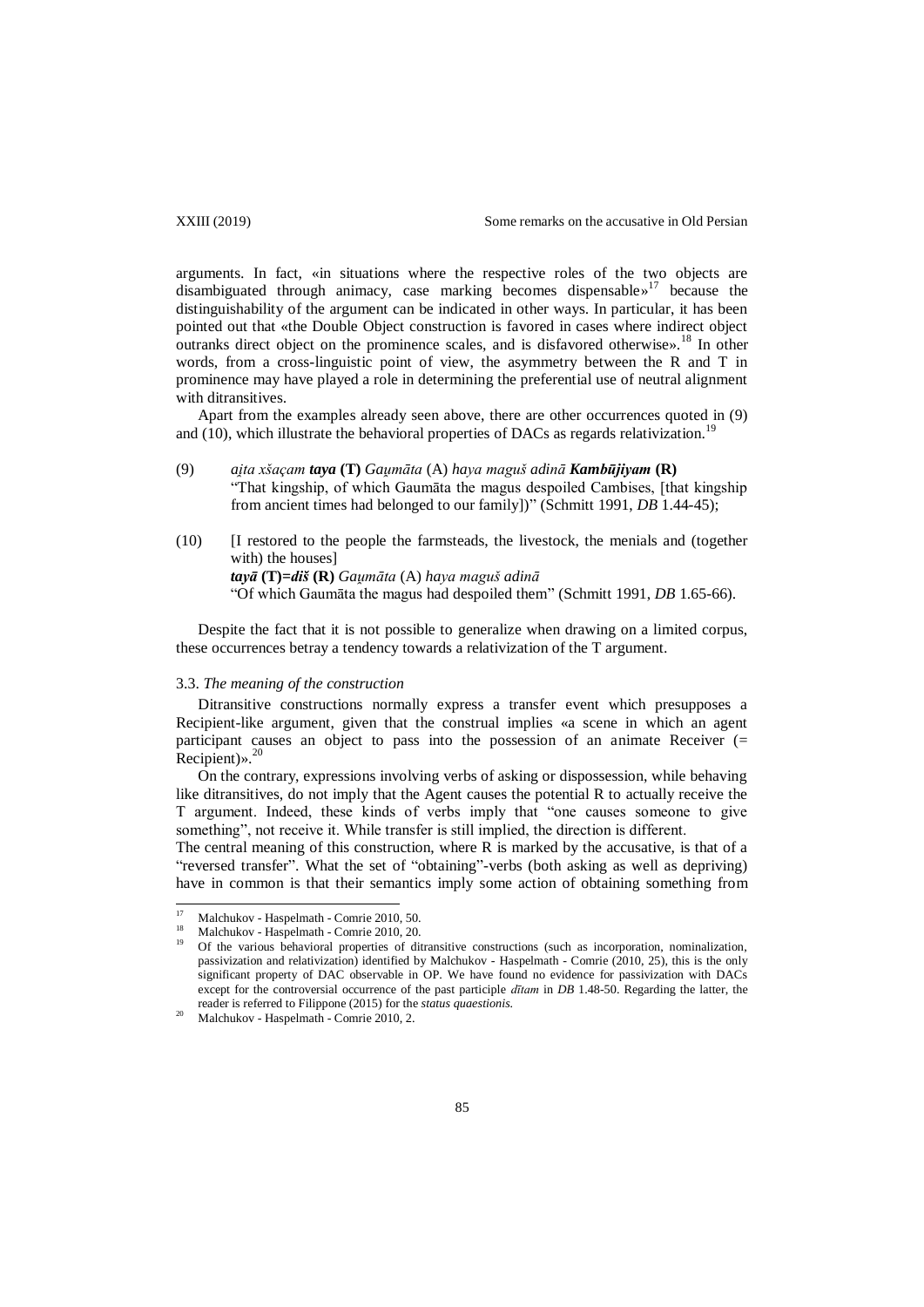somebody, a sort of "human Source", either by taking it or asking for it. Indeed, the DAC involves the proposition of R not possessing T after the verb event. In this respect, R appears to be a sort of Maleficiary that ranks higher than Recipients or Beneficiaries on a scale of affectedness.<sup>21</sup> Consequently, functional factors like the affectedness of the Maleficiary, or rather, of the malefactive-source, can explain the predisposition of obtaining verbs in a double-object construction.

# 4. THE ACCUSATIVE IN THE *MĀM KĀMA* CONSTRUCTION

4.1. *A description of the construction and previous studies*

The *mām kāma* construction occurs 22 times in the Achaemenid inscriptions in three main variants exemplified in (11), (12) and (13).

- *(11) [ava](javascript:ci(59288,) [akunava,](javascript:ci(59288,) yaθā mām kāma āha* "that they did, as was my desire" (Schmitt 2000, *DNa* 37-38);
- (12) *nai = ava k , taya [tunuvā](javascript:ci(59288,) [skau θai š](javascript:ci(59288,) rādī [miθa](javascript:ci(59288,) [kariyai š](javascript:ci(59288,)* "(and) that (is) not my desire that the strong one might be treated wrongly for the weak one's sake" (Schmitt 2000, *DNb* 10-11);

## (13) *Auramazdām avaθā kāma āha*

"Ahuramazdā war so der Wunsch" (Schmitt 2009, *DSf* 15-16).

Apart from small variations, the items in the construction are generally the same, and occur in a fixed order with the obvious exception of the enclitic form -*mā*. The first element in the construction is an accusative, denoting the entity that has the "desire/wish". In 18 occurrences of 22 this is a 1st person personal pronoun, *mām* (example 11) or, if enclitic, -*mā* (example 12), "me". This pronoun always refers to the king commissioning the inscription. In the remaining four occurrences we find the accusative of the god's name *Auramazdām* (example 13).<sup>22</sup> Interestingly, the accusative is always at the beginning of the sequence and always occupies the topical position in the *mām kāma* construction.<sup>23</sup>

The second element of the sequence is  $k\bar{a}$ *ma*, "wish, desire",<sup>24</sup> the nominative singular form of a relational abstract noun, attested only in this construction and in the same form, always immediately before the verb. This noun is comparable with the Avestan *kāma*- and

 $21$ <sup>21</sup> See Luraghi - Zanchi (2018, 31) and Malchukov - Haspelmath - Comrie (2010, 50).<br><sup>22</sup> The assumences are as follows: w. F.y. (10 times) in DB 4.25.26, DB 5.17, DB 5.20.

<sup>22</sup> The occurrences are as follows: *mām* (10 times) in *DB* 4.35-36, *DB* 5.17, *DB* 5.29, *DB* 5.33, DNa 37-38, *DNb* 11-12, *DNb* 26-27, *DZc* 12, *XPl* 12-13, *XPl* 29; -*mā* (8 times) in *DNb* 8, *DNb* 10, *DNb* 19, *DNb* 20, *XPl* 9, *XPl* 10-11, *XPl* 21, *XPl* 22; *Auramazdām* (4 times) in *DSf* 15-16, *DSj* 3, *XPf* 21-22, XPf 29-30.

 $23$  There is general agreement among scholars that the choice of a word order system in OP is in part pragmatically determined. The basic word order is largely stable with the topical element largely found in the initial position, while the focal material is associated with the immediate preverbal position and the verb is generally placed at the end of the sentence; cf., among others, Hale 1988; Schmitt 2004; Skjærvø 2009.

<sup>&</sup>lt;sup>24</sup> Kent 1953, 179.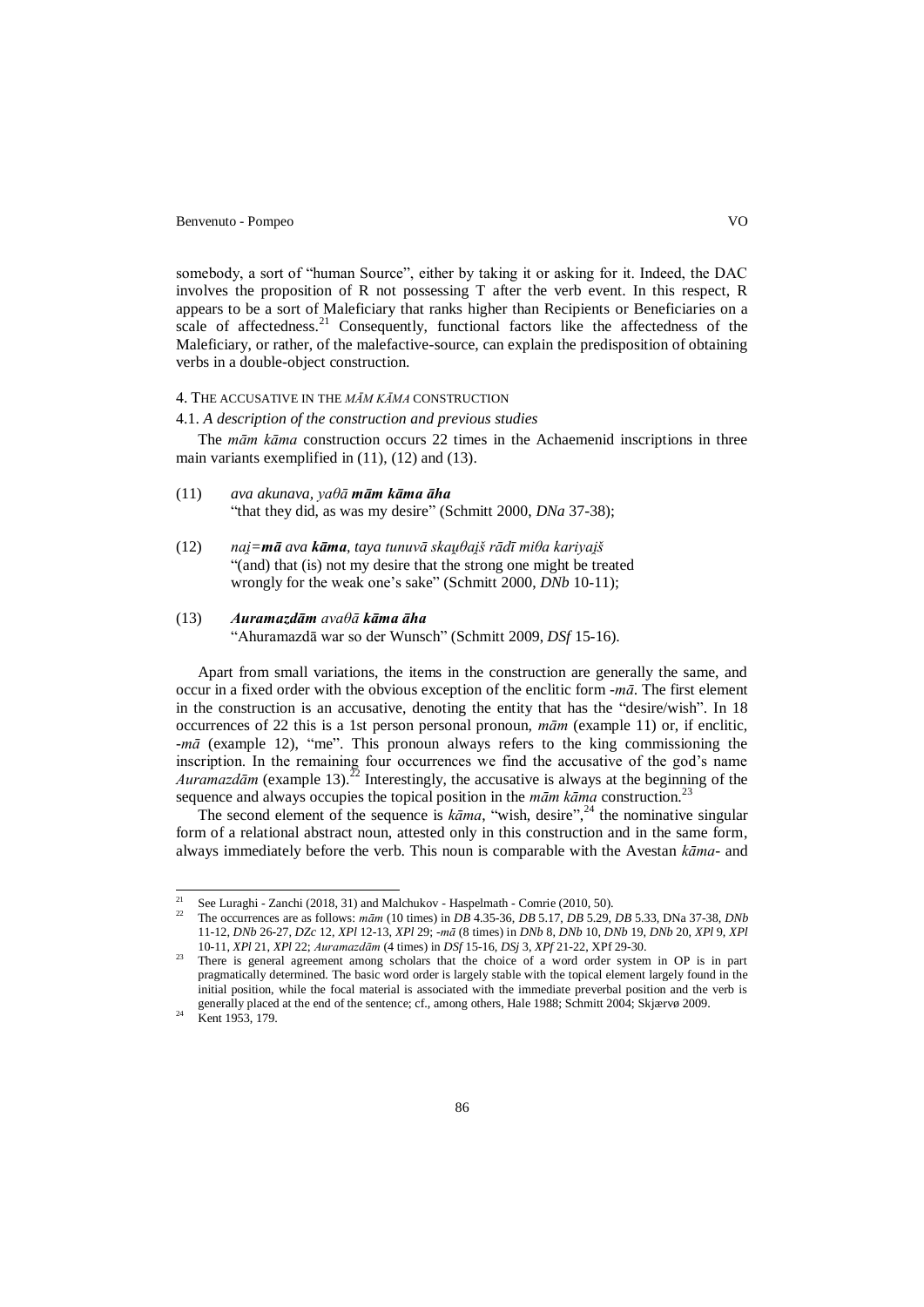Vedic *kama*- ("Wunsch, Begehren, Verlangen")<sup>25</sup> which, as noted by Kent, do not occur in constructions equivalent to the OP *mām kāma*. <sup>26</sup> Even though the basic meaning that we can reconstruct for these forms is "wish, desire", it is worth noting that *kāma* is best translated as "will" for the OP inscriptions. This is due to the specific context marked by the authority and sacredness of the entities involved.<sup>27</sup>

Finally, in seven of the occurrences, the verb form *āha* "was" (impf. of the verb *ah*- "to be") immediately follows *kāma*, while in the remaining passages *āha* or *asti*, "is", are usually implied.

Despite there being a general consensus among scholars on the meaning of the sequence, the issue becomes more complex when we consider the morpho-syntactic level. In this respect, the most significant investigation is provided in Kent's article "The accusative in Old Persian *mām kāma*".<sup>28</sup> Kent convincingly excludes that the accusative can be an argument of the noun *kāma*, and explains the use of an accusative (of Goal) by assuming a diachronic replacement of an original verb of motion by a verb of state, eventually also implied, as in OP. Apart from this article, subsequent studies have only marginally touched on the construction as a whole, and on the status of the accusative in particular. In short, the accusative has been interpreted as an accusative of direction<sup>29</sup> or of respect,<sup>30</sup> a sub-constituent of the noun phrase which has  $k\bar{a}$  ma as its head,<sup>31</sup> or, on the contrary, a clause constituent.<sup>3</sup>

### 4.2. *A new interpretation*

Given this situation, a different approach based on recent linguistic research $33$  should be adopted in order to understand the construction better. Particularly useful studies are those on experiential expressions, which regard the broad and heterogeneous cognitive domain of experience.<sup>34</sup> This conceptual variety is mirrored by the multiplicity of possible encodings at different levels.

It is therefore not surprising that experiential constructions constitute one of the most frequently investigated areas of research into the so-called "non-canonical" marking of arguments, which in our case, regards subjects.<sup>35</sup> According to the description given in

 $25$ <sup>25</sup> Cf. *EWA* 338-339.

 $\frac{26}{27}$  Kent 1946.

<sup>27</sup> See also Schmitt (2014, 198), who translates «Wunsch, Verlangen»; for a detailed analysis, see Pompeo (2018, 245-246).

Kent 1946, also for other references.

 $\frac{29}{30}$  Kent 1946.

 $\frac{30}{31}$  Jügel 2017, 550.

Meillet - Benveniste 1931, 206-207.

 $\frac{32}{33}$  Kent 1946.

<sup>33</sup> Danesi (2014) has already considered the *mām kāma* construction from this perspective, but without examining OP occurrences.

<sup>34</sup> For an overview of this topic and bibliographical references, cf. Verhoeven 2007.

<sup>35</sup> In recent years the heterogeneous literature devoted to various aspects of non-canonical subjects has increased considerably; see, among others, Seržant - Kulikov (2013), to whom the reader is referred for references on the topic.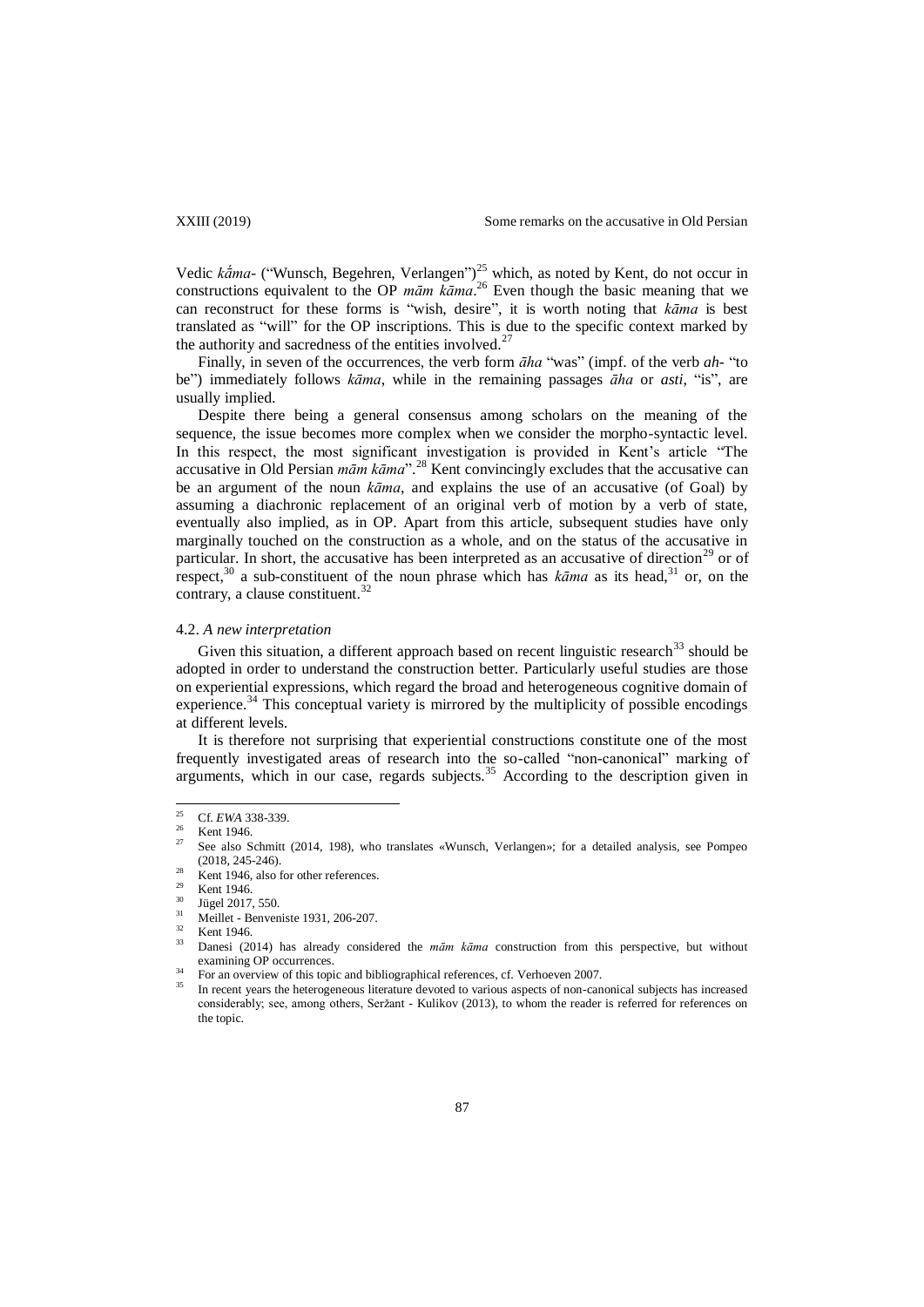Seržant and Kulikov,  $36$  albeit considerably simplified, we consider that a subject – conceived as a prototypical category involving properties of "subjecthood"<sup>37</sup> - is noncanonically marked when the argument that scores highest regarding its pragmatic and semantic properties is encoded in a different way than what might be expected on the basis of the general alignment pattern found in a given language. In other words, the most salient argument in ancient IE languages is non-canonically marked when it is not expressed by the nominative case and does not trigger verbal agreement. Interestingly, a great variety of "subjecthood" tests have been developed, $38$  mostly concerning the syntactic level. $39$ 

Now let us reconsider the OP *mām kāma* construction. First of all, we can observe that since this construction involves a "wish/desire/will" and a human entity, it can be initially classified as an experiential expression belonging to the subdomain of volition, and in particular, to that area which involves "psycho-physical meanings", and shows an affinity – and perhaps even an overlapping – with the experiential subdomain of emotion:  $^{40}$  the accusative encodes the Experiencer (henceforth EXP) <sup>41</sup> and the sequence "*kāma* (*āha/asti*)" constitutes the "expertum" (that is, the situation core which is generally expressed by the experiential predicate).<sup>42</sup> The Stimulus<sup>43</sup> is represented by a subordinate clause or, at least, by the propositional content.<sup>44</sup>

In fact, the EXP-accusative in the construction under investigation presents many characteristics of a "non-canonical subject": it refers to a  $[+$  HUMAN] entity, and, being (largely) a  $1<sup>st</sup>$  person personal pronoun, is a highly individuated, definite topical element occupying the highest position in Silverstein"s animacy hierarchy. <sup>45</sup> Moreover, it is in clause-initial position and does not trigger the verbal agreement. As far as the semantics is concerned, as we will see, it is very likely that  $-$  at least at the beginning  $-$  the Expaccusative lacked control over the event, and was actually in some way affected by it.

In order to better understand the status of the accusative in question, it is important to observe that in OP the *mām kāma* construction is probably involved in an ongoing process of grammaticalization resulting in a modal predicate. This can also be observed in Middle Persian.<sup>46</sup> Indeed, this construction is always linked to a subordinate clause/propositional content, and consequently expresses the "will" for something to be done (see example 12

 $36$  $rac{36}{37}$  Seržant - Kulikov 2013.

<sup>37</sup> There are coding properties, behavioural properties and pragmatic and semantic properties; cf. Keenan 1976.

<sup>38</sup> Cf. *Introduction* in Seržant - Kulikov 2013.

Among the criteria most frequently applied are word order, agreement, control structures, coordination patterns, anaphoric references, constraints on coreferential deletion and reflexivization (cf. *Introduction* in Seržant - Kulikov 2013).

<sup>&</sup>lt;sup>40</sup> See Verhoeven 2007, 47-49.

The Experiencer is «the sentient being that experiences an internal bodily or mental state, process or event» (Verhoeven 2007, 23).

 $\frac{42}{13}$  Verhoeven 2007, 52.

The Stimulus is «the entity or proposition that triggers the experience or to which the experience is directed» (Verhoeven 2007, 23).

 $\frac{44}{15}$  Cf. Pompeo 2018.

 $^{45}$  Silverstein 1976, 122.

<sup>46</sup> For an analysis of the grammaticalization path, cf. Pompeo 2018.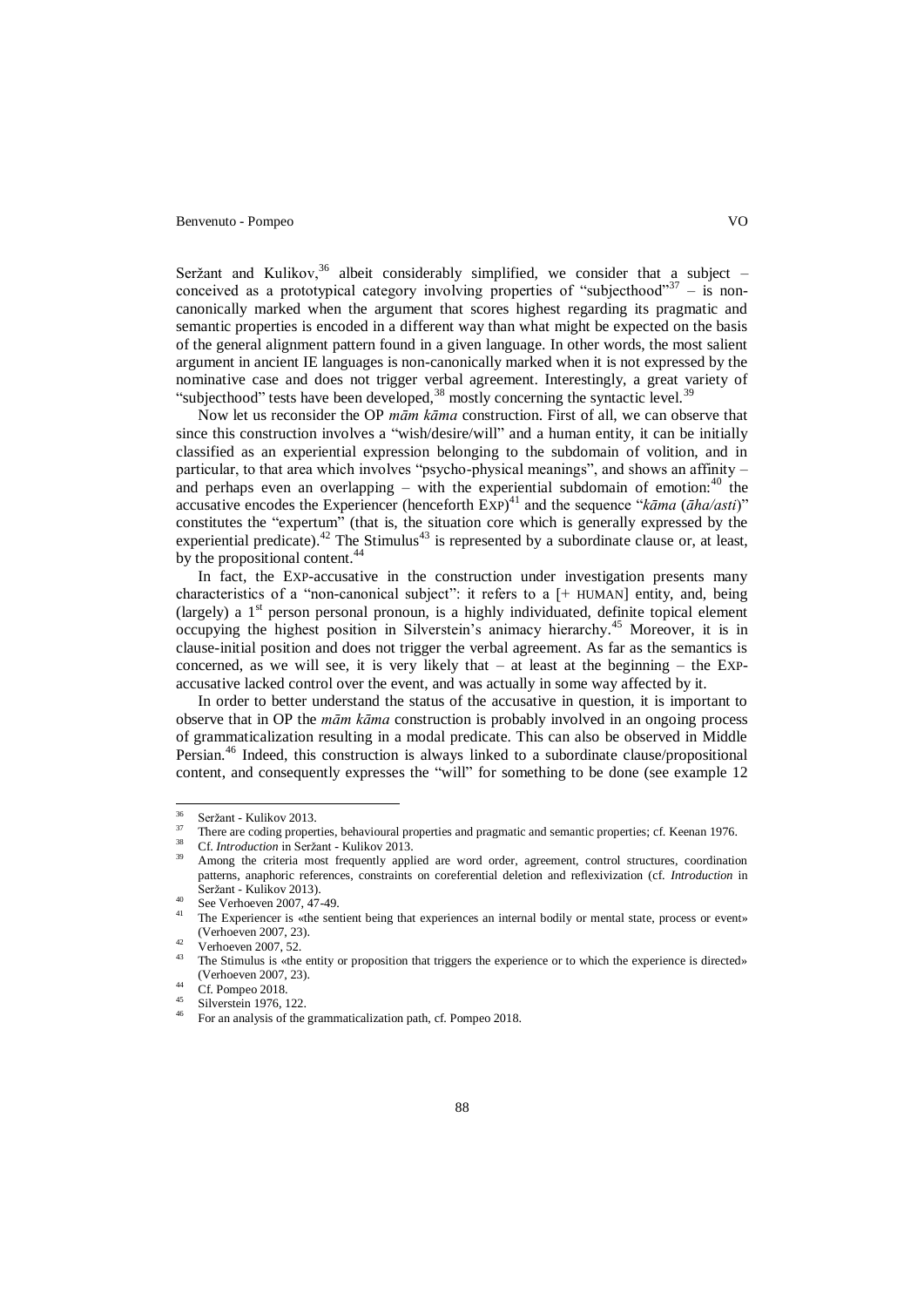above). As laid out in table 1, it is plausible that the original structure was an existential or copular sentence, where *kāma* constituted the syntactic subject of the verb "to be", could be modified by a dependent genitive, $47$  and triggered verbal agreement. Later, the construction underwent a process of reanalysis resulting in a compositional predicate "*kāma* + (*ah*-)", meaning "wish"/"want". During this process, the syntagmatic variability probably progressively decreased. However, given the restricted and formulaic nature of the corpus, this must remain a hypothesis. In any case, many indications – and, in particular, the fixity of the structure and the total absence of genitive as Stimuli in OP – suggest a "more verbal" – or less nominal – status of the noun  $k\bar{a}$  at that stage.<sup>48</sup>

|                            | mām             | kāma                    | $(ah-)$        |                                        |
|----------------------------|-----------------|-------------------------|----------------|----------------------------------------|
|                            |                 | 'wish, desire'          |                |                                        |
| (stage a)                  | Accusative      | Nominative              | existential or | *genitive/subordinate<br>clause        |
| <b>Existential/copular</b> | HUMAN]<br>$+$   | abstract                | copular verb   | or propositional content               |
| clause                     | entity ADJUNCT  | <b>noun</b> surfect     |                |                                        |
|                            |                 |                         |                |                                        |
| (stage b)                  | Accusative      | Compositional predicate |                | subordinate<br>clause<br><sub>or</sub> |
| Compositional predicate,   | LOGICAL SUBJECT | (expressing modality)   |                | propositional content                  |
| with an ongoing<br>modal   |                 | "wish, want"            |                |                                        |
| function                   |                 |                         |                |                                        |

Tab. 1 - A hypothesis of grammaticalization.

 $\overline{\phantom{a}}$ 

Let us briefly look at other interesting aspects. First of all, with reference to linguistic data from a comparative-historical perspective, it is important to note that constructions formally comparable to *mām kāma* are also attested in other ancient IE languages, although they are very rare.<sup>49</sup> In this respect, it is worth highlighting that EXP-accusatives are comparatively less widespread than datives, just as compositional predicates are rarer than lexical verbs with an EXP-accusative, such as the Latin *me pudet*. <sup>50</sup> Interestingly, as in our case, the accusative mostly occurs with intransitive predicates or when characterized by a low degree of transitivity. This is why some scholars surmise that the accusative in Proto-Indo-European was also used to encode "inactive subjects".<sup>51</sup>

<sup>&</sup>lt;sup>47</sup> Genitive modifiers are attested, for example, for Vedic *kama*- (Kent 1946).

<sup>48</sup> Babylonian and Elamite "translations" provide useful data to support this hypothesis, as I show in a recent paper (Il persiano antico tra conservazione e innovazione: considerazioni sulle costruzioni impersonali nelle iscrizioni achemenidi: S. Badalkhan - G.P. Basello - M. De Chiara (eds.), *Iranian Studies in Honour of Adriano V. Rossi*, I, Napoli, in press).

<sup>49</sup> For examples, cf. Kent (1946) and Pompeo (2018). According to Kent (1946), this kind of construction is documented in Homeric Greek, and in some of the earliest Germanic languages. Actually, this construction is also attested in Old Church Slavonic and Old Russian, even if it is quite rare; cf. Seržant - Kulikov (2013, 328-329, and references therein). In contrast, prepositional phrases with an EXP-accusative noun are used in Celtic (Viti 2016). For a possible occurrence in Latin, cf. Lazzeroni (2002, 153).

<sup>50</sup> To quote only some of the more recent papers, see Fedriani 2014, Viti 2016 and Dardano 2018, and respective references.

 $51$  Cf. Lazzeroni (2002) and references therein.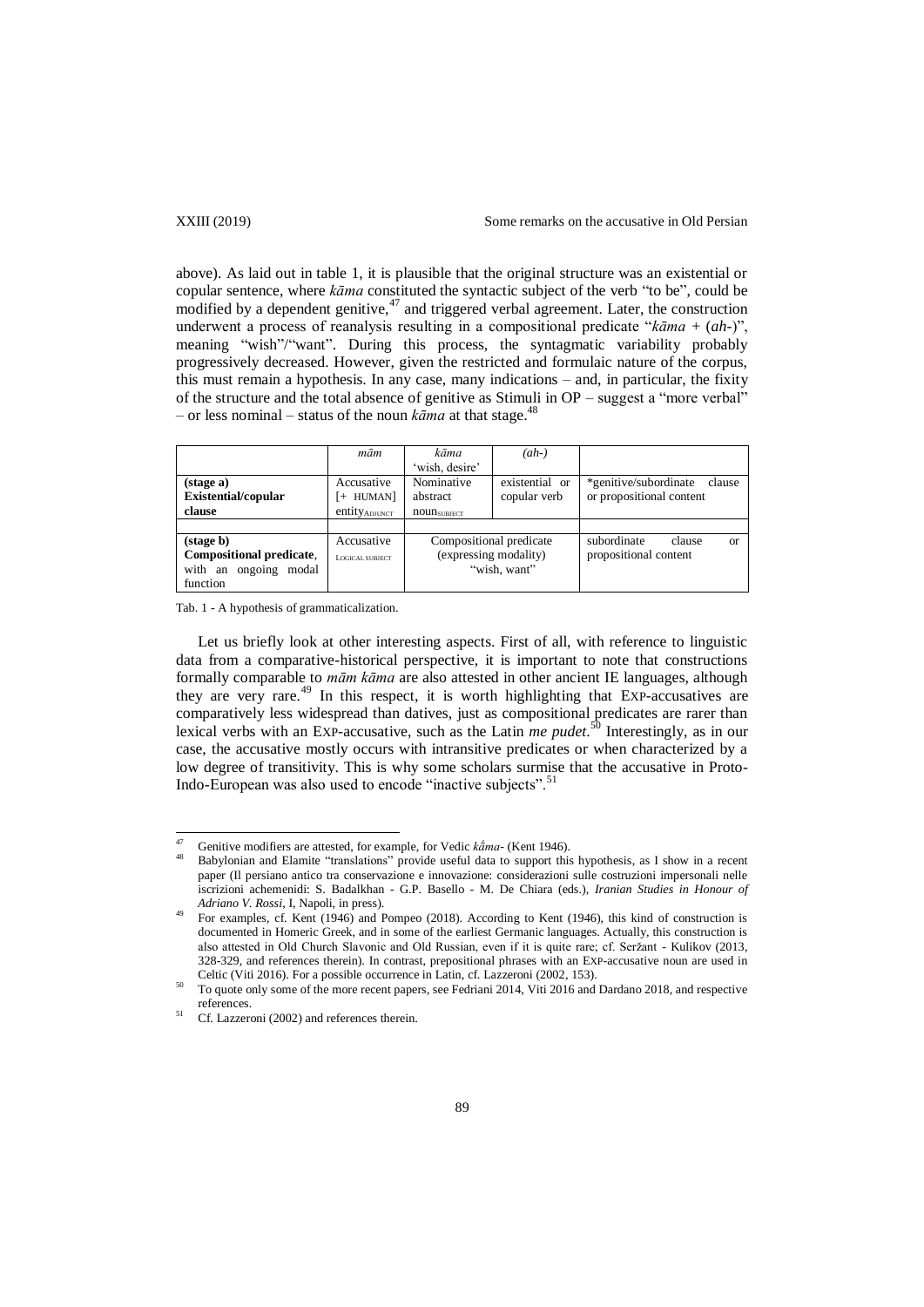Secondly, from a synchronic perspective, in OP, where there are generally few experiential predicates, EXP-nominatives prevail over oblique Experiencers,  $5<sup>2</sup>$  and there is only one other experiential verb, *vạrnav*- "believe", always middle voice, constructed with the Exp-accusative.<sup>53</sup>

Thirdly, from a cognitive point of view, the construction with a nominative abstract noun as syntactic subject and the verb "to be" (*stage a*) presents quite a clear profile: indeed, the cognitive focus of the sequence is on the process, on the assertion that "something exists/is". Consequently, we can plausibly assume that the involvement of a sentient entity as an EXP is not at all essential, and, when an EXP is involved, it is seen as affected by the event, lacking control over it, and not volitional. This kind of conceptualization of the event well matches the type of sentences – quite widespread crosslinguistically – that Moreno<sup>54</sup> calls «internal agentless impersonals». These show a tendency toward encoding through nominal sentences, and iconically reflect the lack of control over the event by the animate participant involved in it.

Given the type of event that this construction probably expresses, it seems reasonable to assume that the accusative constituted a syntactic adjunct rather than an argument. The use of the accusative in this context can, in our opinion, be explained by the interplay of semantic features – in an intransitive context the accusative encodes an "inactive participant" highly affected by the event since the accusative denotes an entity pervaded by desire – and pragmatic features, since in the construction in question the accusative expresses the human participant conceptualized as a reference point of the existential/copular expression. 55

Finally, some characteristics of the Elamite "translations" allow us to exclude with some certainty that the OP structure is due to external contact.<sup>56</sup>

To conclude, the data illustrated above, and the fixity of the *mām kāma* construction, might well suggest the "relic" status of this construction in OP, which can be probably traced back to Proto-Indo-European.

Let us now consider the status of the accusative at *stage b*, that is, within the OP construction with an ongoing modal function. In this respect, we can observe that the development of the modal function might relate to the meaning "wish/want" that the compositional predicate "*kāma + (ah-)*" conveys in the OP texts. Interestingly, this meaning implies a certain degree of control and volition of the human entity over the event: in other words, the accusative with a modal verb "wish/will" could have been conceived as "more subject". Unfortunately, this hypothesis cannot be proved effectively. In fact, apart from the fact that the personal pronoun is always in clause-initial position, other syntactic

 $52.$  $^{52}$  On this topic, see Viti 2016, 38-41.

<sup>53</sup> Skjærvø (2009, 106) classifies the *mām kāma* construction and *var*- as «impersonal verbs», both occurring with a «personal accusative».

<sup>&</sup>lt;sup>54</sup> Cf. Moreno 1990.

<sup>&</sup>lt;sup>55</sup> On the reference point model, see, for example, Langacker 2009.

<sup>56</sup> This issue is discussed in a recent paper (Il persiano antico tra conservazione e innovazione: considerazioni sulle costruzioni impersonali nelle iscrizioni achemenidi: S. Badalkhan - G.P. Basello - M. De Chiara (eds.), *Iranian Studies in Honour of Adriano V. Rossi*, I, Napoli, in press).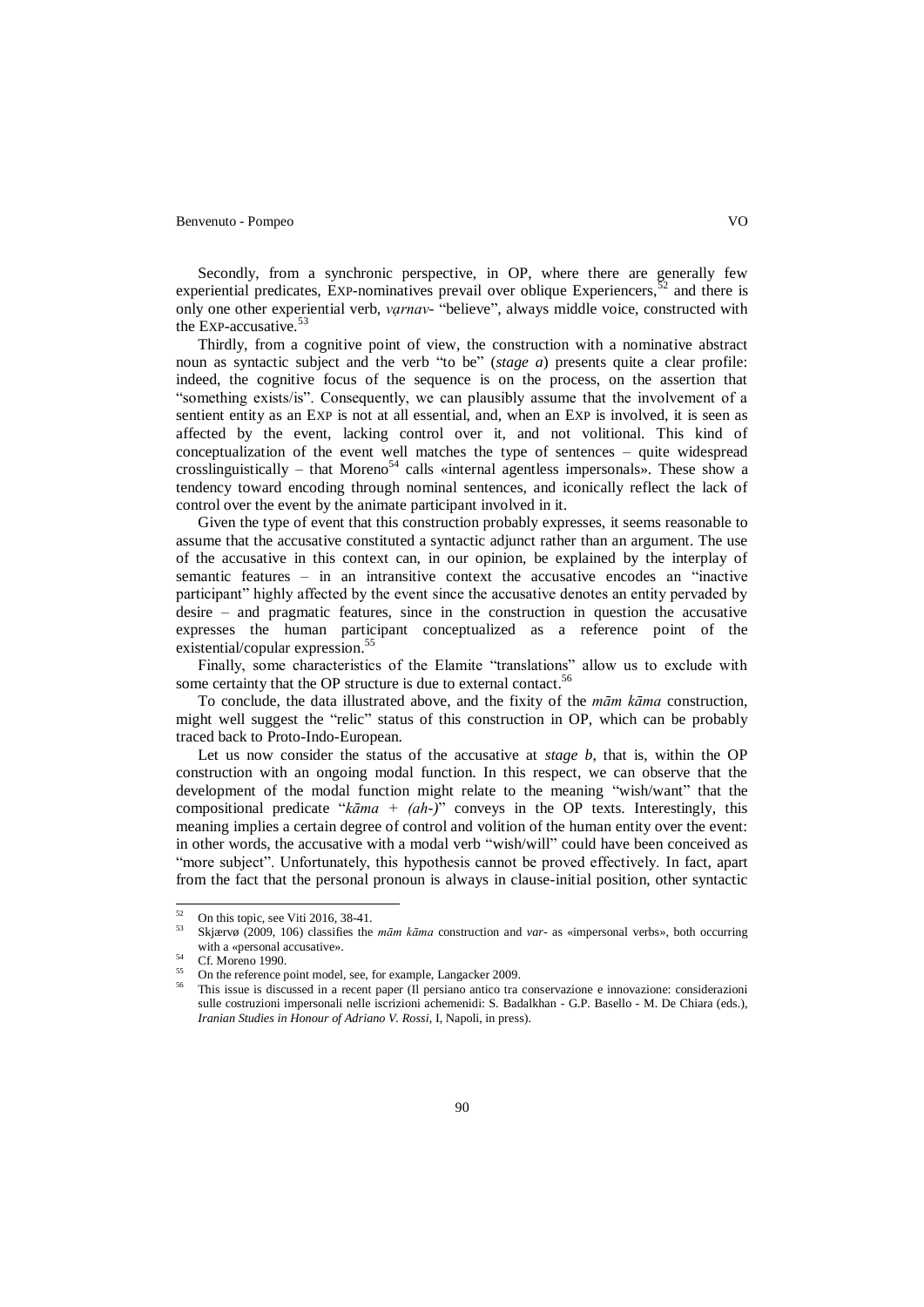tests for "subjecthood" cannot be usefully applied to the Achaemenid inscriptions, given the quantitative and qualitative scarcity of the documentation, and the textual characteristics of ancient IE languages in general.<sup>57</sup> Nevertheless, the sequence in *DNb* 26-27 (cf. 14), which is almost identical in *XPl* 28-31, may provide some hints regarding the "subjecthood" of *mām*. Indeed, the passage considered is a paratactic chain made up of four sentences. Among them, the first, the third and the fourth have an implied nominative 1st person subject *adam* "I", while the second sentence is an instance of the *mām kāma* construction. Interestingly, although this occurrence is not strictly of great use in syntactic tests of "subjecthood", the structure of the passage clearly reveals that *mām* was considered "equivalent" to the other (nominative) subjects of the passage, at least at the semantic level. In other words, *mām* can be considered a logical subject. 58

(14) *avanā xšnuta avāmi utā mām vasai kāma, utā uθanduš ami utā vasai dadāmi agriyānām martiyānām*  "By that I become satisfied, and it is very much my desire; and I am pleased and give generously to loyal men" (Schmitt 2000, *DNb* 26-27).

# 5. CONCLUSION

On the basis of our analysis, the following generalizations can be made regarding the semantic roles and the functions of the accusative case in the constructions considered: a) a higher degree of affectedness may account for the use of the double accusative in ditransitive constructions with some classes of verbs; b) the *mām kāma* construction, in turn, is a construction with a modal function and there are some indications that the accusative could be a non-canonical subject.

### **REFERENCES**

BENVENUTO, M.C. - POMPEO, F.

- 2015 The Old Persian Genitive. A study of syncretic case: A. KRASNOWOLSKA R. RUSEK-KOWALSKA (eds.), *Studies on the Iranian World I: Before Islam*, Krakow 2015, pp. 13-29. DANESI, S.
- 
- 2014 Accusative subjects in Avestan: "Errors" or non-canonically marked arguments?: *Indo-Iranian Journal* 57.3 (2014), pp. 223-260.

DARDANO, P.

 $\overline{a}$ 

2018 Zur Subjektmarkierung im Hethitischen: syntaktische und semantische Fragen: E. RIEKEN (ed.), *100 Jahre Entzifferung des Hethitischen. Morphosyntaktische Kategorien in Sprachgeschichte und Forschung*, Wiesbaden 2018, pp. 39-62.

EWA = MAYRHOFER, M.

<sup>1992</sup> *Etymologisches Wörterbuch des Altindoarischen*, I Band, Heidelberg 1992.

 $^{57}$  On the feasibility of syntactic tests for ancient IE languages, see Viti 2016, fn. 1 and references therein.

On the overall possibility of a developmental cline from an adjunct to a non-prototypical subject, cf. Seržant -Kulikov 2013, 324-331.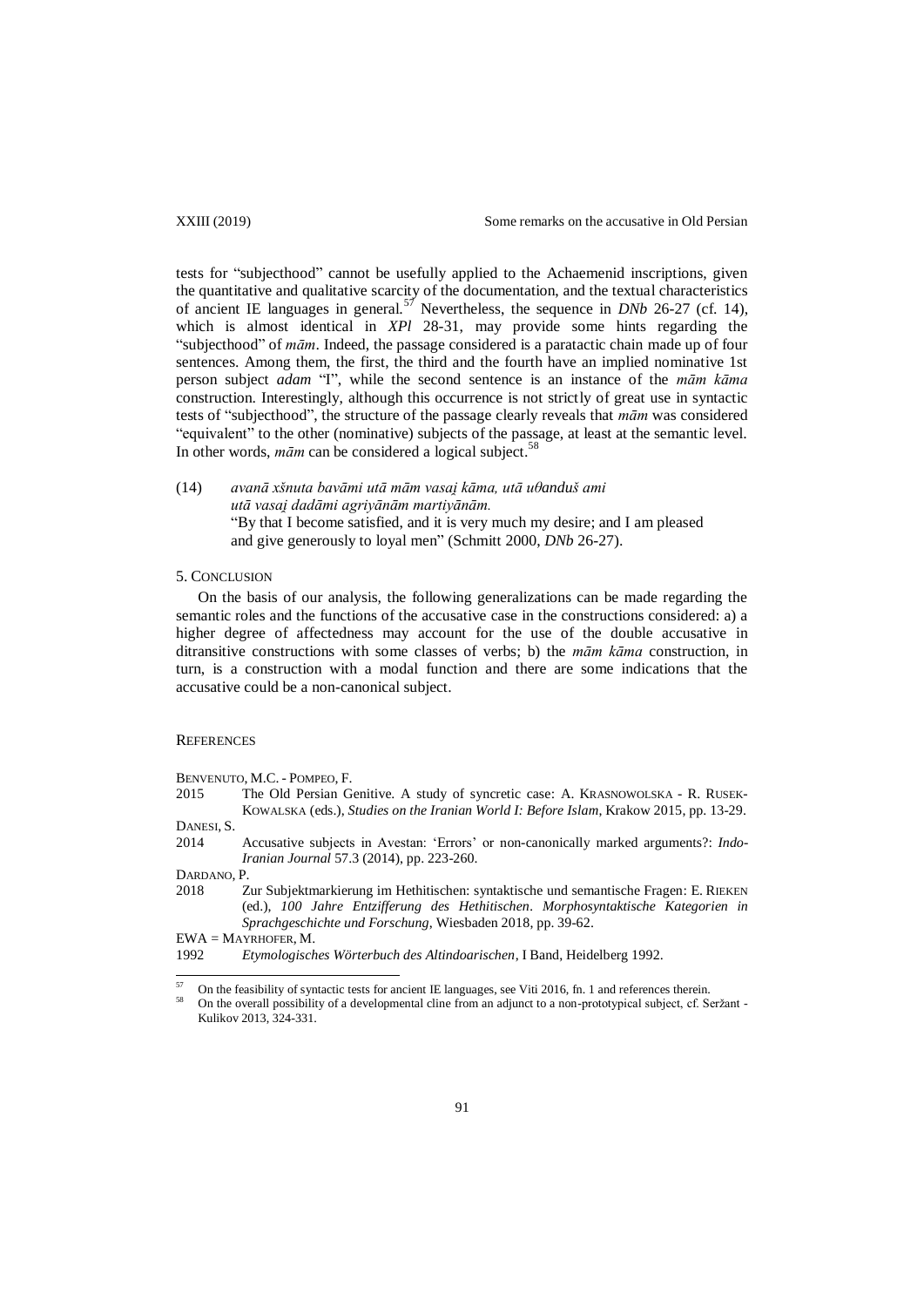FEDRIANI, C.<br>2014

2014 *Experiential Constructions in Latin*, Leiden-Boston 2014.

FILIPPONE, E.

2015 The so-called Old Persian "potential construction" (being Text production strategies and translation strategies in the Achaemenid documentation, III): I. SZÁNTÓ (ed.), *From Aṣl to Zā'id: Essays in Honour of Éva M Jeremiás*, Piliscsaba 2015, pp. 27-54.

HALE, M.

1988 Old Persian word order: *Indo-Iranian Journal* 31.1 (1988), pp. 27-40.

JÜGEL, TH.

2017 The Syntax of Iranian: J. KLEIN - B. JOSEPH - M. FRITZ (eds.), *Handbook of Comparative and Historical Indo-European Linguistics*, I, Berlin - Boston 2017, pp. 549-566.

KEENAN, E.L.

1976 Towards a universal definition of 'Subject': C.N. LI (ed.), *Subject and Topic*, New York 1976, pp. 303-333.

KENT, R.G.

1946 The accusative in Old Persian *mām kāma*: *Journal of the American Oriental Society* 66.1 (1946), pp. 44-49.

1953 Old Persian: Grammar, Texts, Lexicon, Second edition revised, New Haven 1953<sup>2</sup>.

LANGACKER, R.W.

2009 *Investigations in Cognitive Grammar*, Berlin 2009.

- LAZZERONI, R.
- 2002 Il nome greco del sogno e il neutro indoeuropeo: *Archivio Glottologico Italiano* 87.2 (2002), pp. 145-162.

LURAGHI, S. - ZANCHI C.

2018 Double accusative constructions and ditransitives in Ancient Greek: A. KORN - A. MALCHUKOV (eds*.*), *Ditransitive Constructions in a Cross-Linguistic Perspective*, Wiesbaden 2018, pp. 25-48.

- 2010 Ditransitive construction: a typological overview: A. MALCHUKOV M. HASPELMATH B. COMRIE (eds.), *Studies in Ditransitive Constructions. A Comparative Handbook*, Berlin 2010, pp. 1-64.
- MEILLET, A. BENVENISTE, É.
- 1931 *Grammaire du vieux-perse*, Paris 1931.

MORENO, J.C.

1990 Processes and actions: internal agentless impersonals in some European languages: J. BECHERT - G. BERNINI - C. BURIDANT (eds.), *Toward a Typology of European Languages*, Berlin - New York 1990, pp. 255-272.

POMPEO, F.<br>2018

- 2018 Tracce di grammaticalizzazione nel persiano antico: lo strano caso di *mām kāma*: L. ALFIERI - M.C. BENVENUTO - C. CIANCAGLINI - A. DE ANGELIS - P. MILIZIA - F. POMPEO (eds.), *Linguistica, filologia e storia culturale. In ricordo di Palmira Cipriano*, Roma 2018, pp. 237-257.
- POMPEO, F. BENVENUTO, M.C.
- 2008 *Dal significante al contesto. Saggi sull'interpretazione di forme e strutture*, Cosenza 2008. SCHMITT, R.<br>1991
- 1991 *The Bisitun Inscriptions of Darius the Great: Old Persian text* (CII, Part I, I, Texts I), London 1991.
- 2000 *The Old Persian Inscriptions of Naqsh-i Rustam and Persepolis* (CII, Part I, I, Texts II), London 2000.

MALCHUKOV, A. - HASPELMATH, M. - COMRIE, B.